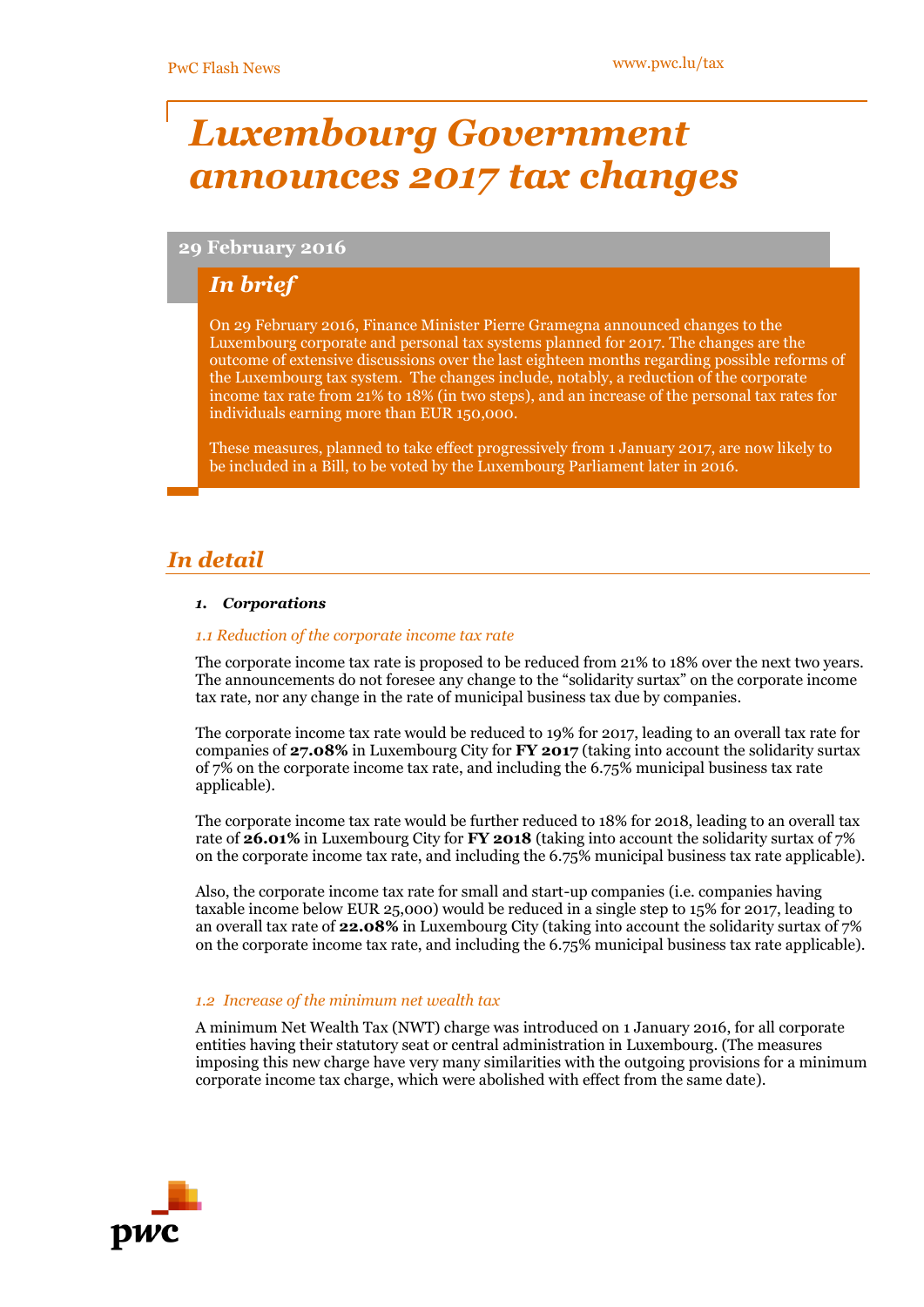For holding and finance companies ("SOPARFIs") - being those for which the sum of their fixed financial assets, transferable securities and cash at bank (as reported in their commercial accounts presented in the standard Luxembourg form) exceeds 90% of their total gross assets and EUR 350,000 - the minimum NWT would be increased from EUR 3,210 (including the solidarity surtax) to EUR 4,815 (including the solidarity surtax).

The minimum NWT applicable to all other corporations having their statutory seat or central administration in Luxembourg would remain unchanged.

# *1.3 Restrictions on the use of future losses*

It is proposed to limit the use of losses generated as from 1 January 2017. It is understood from the Finance Minister's press presentation that such losses would only be available to offset the taxable profits of subsequent periods up to a maximum of 80% of the taxable profits of each period. Also, losses generated after 1 January 2017 would only be able to be carried forward for a maximum period of 10 years.

Losses that arose before 1 January 2017 should not be affected in any way by either of these limitations.

#### *1.4 Other new tax measures*

Other measures noted in the announcement which would benefit companies were as follows:

- With the aim of helping inter-generational transfers of family businesses, capital gains linked to real estate assets (both land and buildings) would benefit from a tax-neutral treatment.
- Farming businesses could deduct 30% of the amount of any new investment of up to a total of EUR 250,000 made in the business. Investment above this amount would attract a deduction of 20% of the excess.

#### *2. Individuals*

A number of measures have been announced, most of them reducing the tax burden for the "middle class". Conversely, the marginal income tax rate would increase from 40 to 42% (before application of the "solidarity surcharge").

#### *2.1 Abolition of the temporary budget balancing tax*

The 0.5% temporary "budget balancing" tax is to be abolished.

#### *2.2 Strengthening of households' purchasing power*

Tax credits for salary/pensioners/single-parent families would be increased in a targeted way:

- Low income households would benefit from a higher tax credit (i.e. up to EUR 600 per year for salaried individuals/pensioners, instead of EUR 300 per year currently). The tax credit would decrease down to 0 EUR for taxpayers with income exceeding EUR 80,000 per year.
- Single parents would enjoy a tax credit of up to EUR 1,500 per year (instead of EUR 750 per year currently), where annual income does not exceed EUR 35,000. The tax credit would remain at EUR 750 where the annual income exceeds EUR 35,000.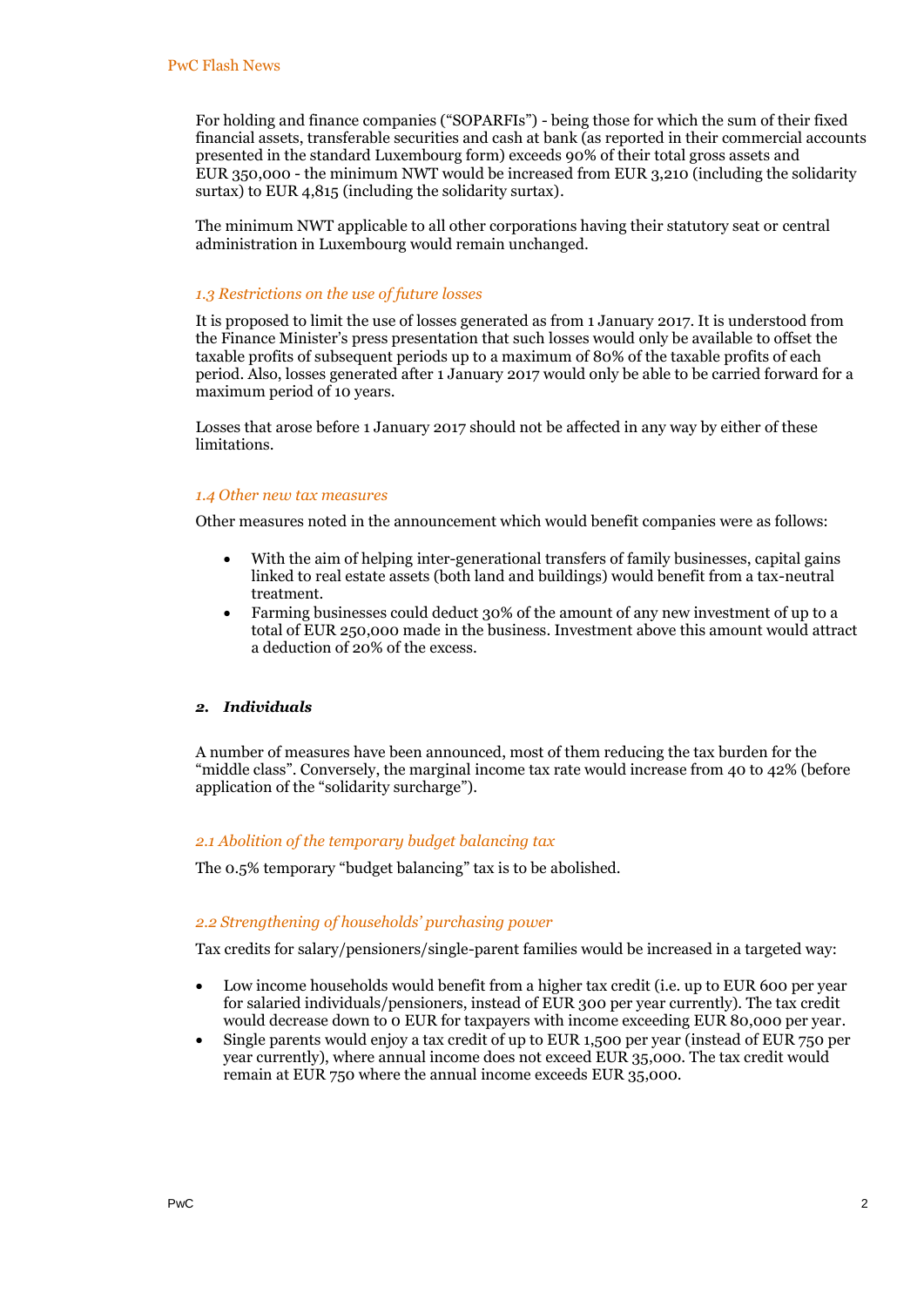# *2.3 Introduction of an optional separate taxation regime for married couples*

Resident and non-resident married taxpayer would be entitled to opt for separate taxation of income. It is not yet clear what the consequences of this option will be.

#### *2.4 Modifications to the income tax scale*

Income tax brackets would be revised, with the introduction of several new tax scales. The overall consequence is anticipated to be a reduction of the average tax rate.

However, new tax rates for individuals with higher incomes would be introduced (tax rates of 41% and 42% on income exceeding respectively EUR 150,000 and EUR 200,004).

## *2.5 Private old-age pension plans*

The annual tax deduction for private old-age pension plans would be set at a maximum of EUR 3,200 for all taxpayers, irrespective of their age. Currently the deduction ranges from EUR 1,500 to EUR 3,200, depending on the taxpayer's age.

#### *2.6 Real estate*

Various provisions would be implemented to facilitate the acquisition of a main residence in Luxembourg.

# **Mortgage interest deductions**

Ceilings for mortgage interest deductions related to the main residence would increase as follows:

- First year of occupation and 5 following years: to EUR 2,000 per year (from EUR 1,500);
- 5 following years: EUR 1,500 (from EUR 1,125);
- Then: EUR 1,000 (from EUR 750).

#### **Home savings plans**

Tax-deductible contributions to home savings plans ("*épargne-logement*") will increase from EUR 672 to EUR 1,344 for individuals aged up to 40.

# **Rental value of the main property**

The deemed rental income of a property occupied by the owner would be abolished.

# **Capital gain on the disposal of real estate**

Capital gains arising from the disposal of real estate (other than the capital gain on the sale of a main residence, which is fully tax exempt) would be taxable at  $\frac{1}{4}$  of the taxpayer's overall effective tax rate, if the sale occurs during the period from 1 July 2016 to 31 December 2017.

# **Rental of housing to approved social organisations**

Income arising from the rental of housing to approved social organisations (e.g. Agence Immobilière Sociale) would benefit from a 50% exemption.